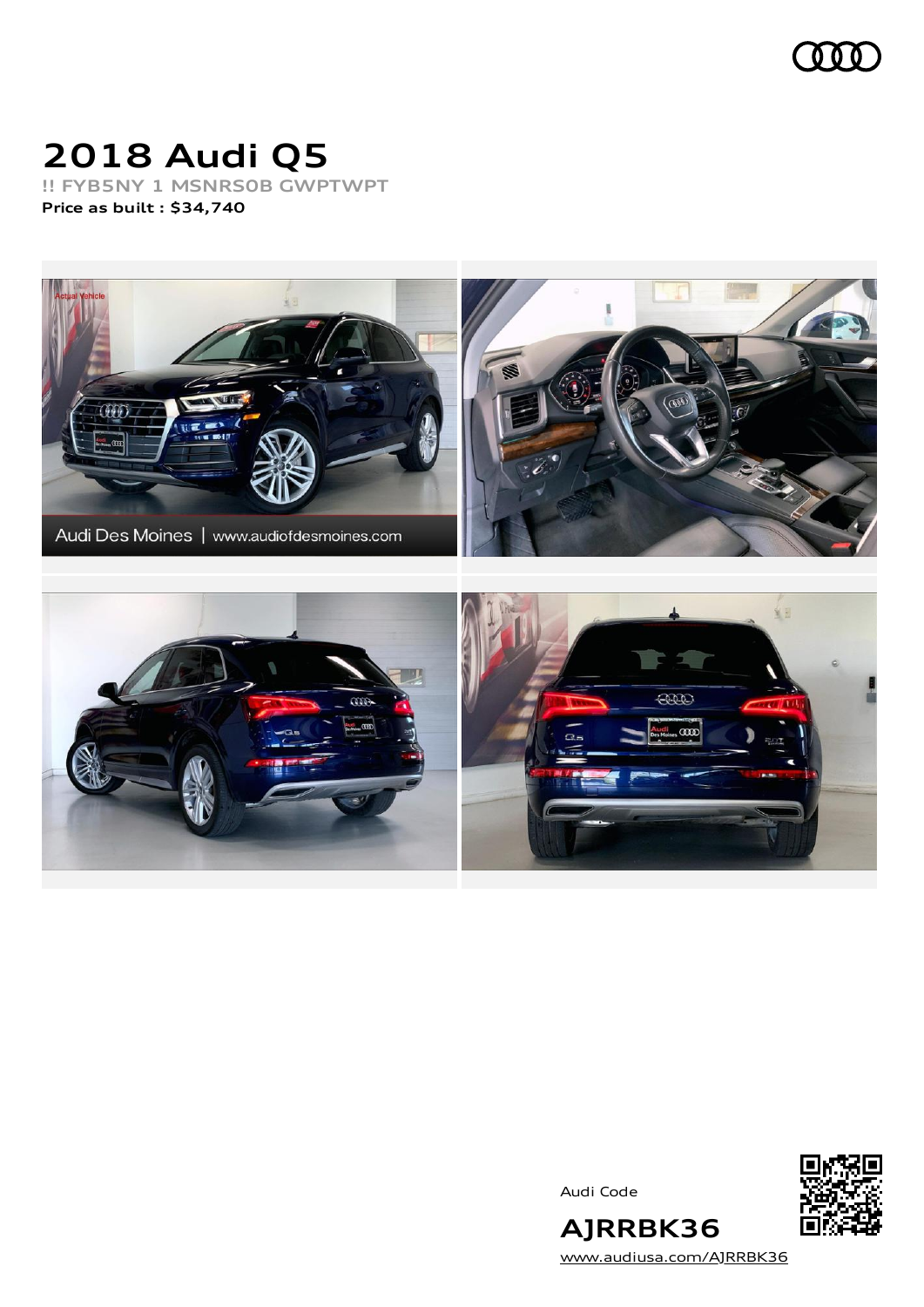**Audi 2018 Audi Q5** !! FYB5NY 1 MSNRS0B GWPTWPT

**Price as buil[t](#page-6-0)** \$34,740

#### **Exterior colour**

Navarra Blue metallic

**Interior colour**



#### **Further Information**

| Type of vehicle | Used car     |
|-----------------|--------------|
| Mileage         | 60,393 miles |
| Warranty        | No           |

**Audi Code** AJRRBK36

**Your configuration on www.audiusa.com** [www.audiusa.com/AJRRBK36](https://www.audiusa.com/AJRRBK36)

**Commission number** 8aa8e0d40a0e09b12794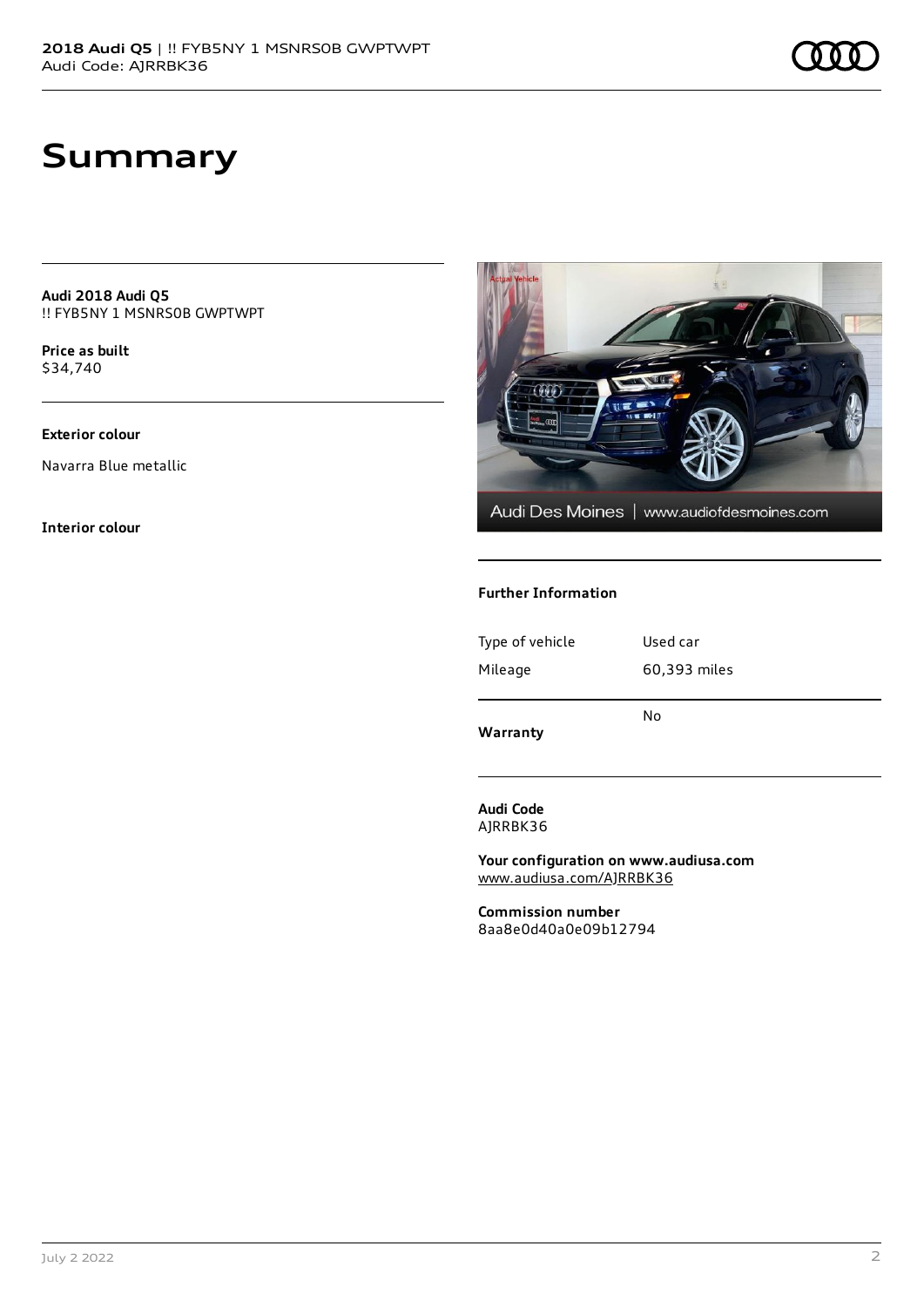

## **Standard features**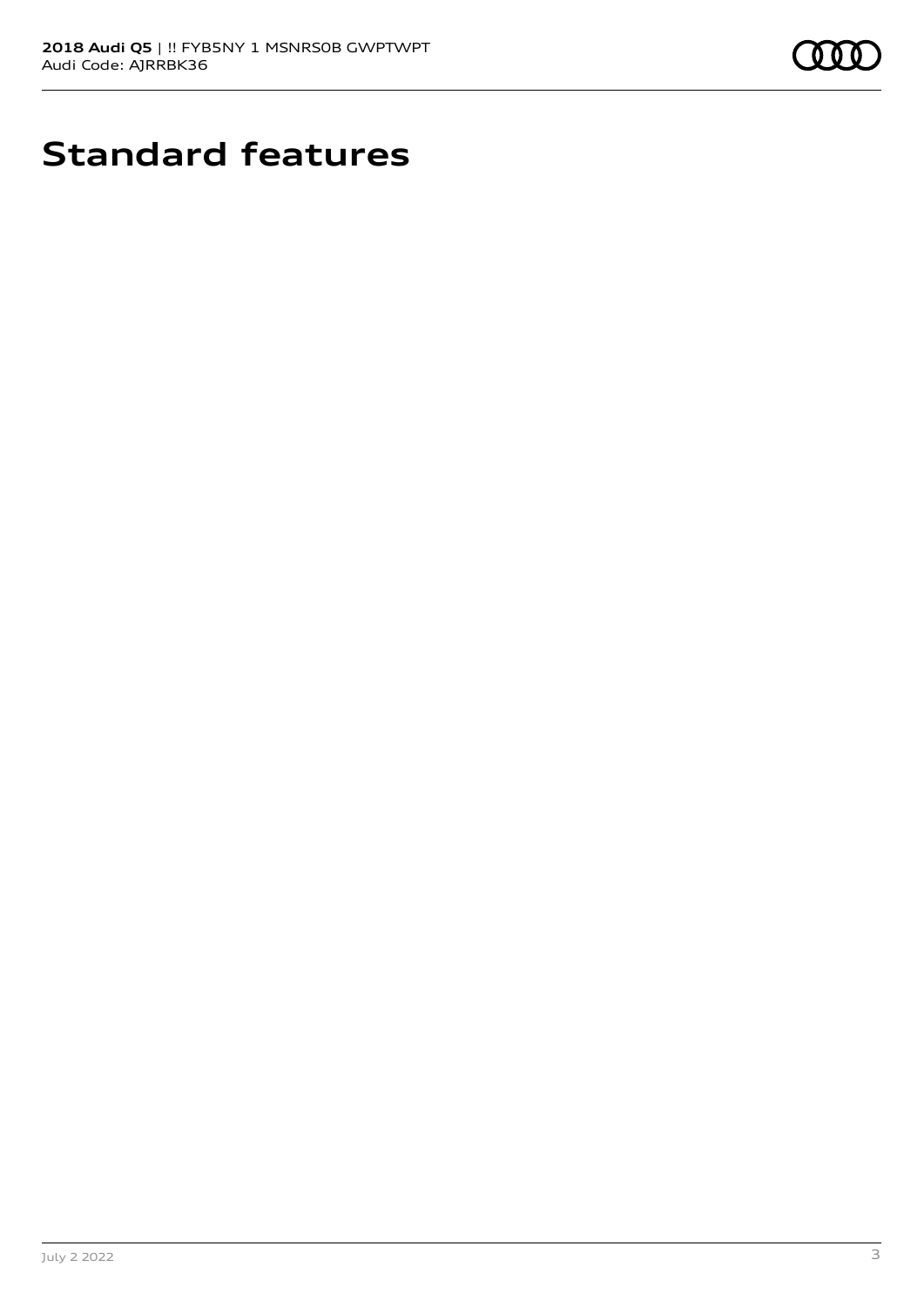## **Dealer remarks**

CARFAX 1-Owner. JUST REPRICED FROM \$38,490, FUEL EFFICIENT 27 MPG Hwy/23 MPG City! \$1,900 below Kelley Blue Book! Prestige trim. Heated Leather Seats, Navigation, Moonroof, Panoramic Roof, All Wheel Drive, Turbo Charged, Aluminum Wheels.

#### WHY **BUY FROM US**

If there's one thing we want everyone to know it's that at Audi Des Moines we are here to make you happy. Our commitment to customer service extends to all areas of our dealership - far beyond your purchase of a new Audi or used car in Des Moines.

#### OPTION PACKAGES

PRESTIGE PACKAGE Audi Connect CARE, assistance and security services w/limited time subscription, Audi Side Assist w/Pre Sense Rear, Rear Cross Traffic Assist, Vehicle Exit Assist, SiriusXM All Access Service, Top View Camera System, 360 degree view and 4 cameras, Ambient LED Interior Lighting Plus Package, door trim contour, door pockets and color options, Heated Auto-Dimming & Power-Adjustable Mirrors, Body-colored and power folding, Parking System Plus (Front/Rear Acoustic Sensors), selective display, automatically engages in drive and reverse under 6 mph, can be disabled in the MMI settings or temporarily turned off by simply pressing the P button on the center console, Stainless Steel Trunk Sill, Front Side Windows Dual Pane Acoustic Glass, Driver Seat, WARM WEATHER PACKAGE 3-Step Front Seat Ventilation, Manual Rear Side Window Sunshades, 12-Way Power Front Sport Seats, 4-way power lumbar adjustment, COLD WEATHER PACKAGE 3-Step Heated Rear Seats, Heated 3-Spoke Multifunction Steering Wheel, shift paddles, AUDI GUARD PROTECTION KIT All Weather Floor Mats, Cargo Mat, BLACK PRIVACY TRUNK COVER.

#### EXPERTS CONCLUDE

Edmunds.com's review says "The Q5 has a great balance of performance and drivability. Its seven-speed, dualclutch automatic shifts quick and smoothly

Pricing analysis performed on 6/22/2022. Fuel economy calculations based on original manufacturer data for trim engine configuration.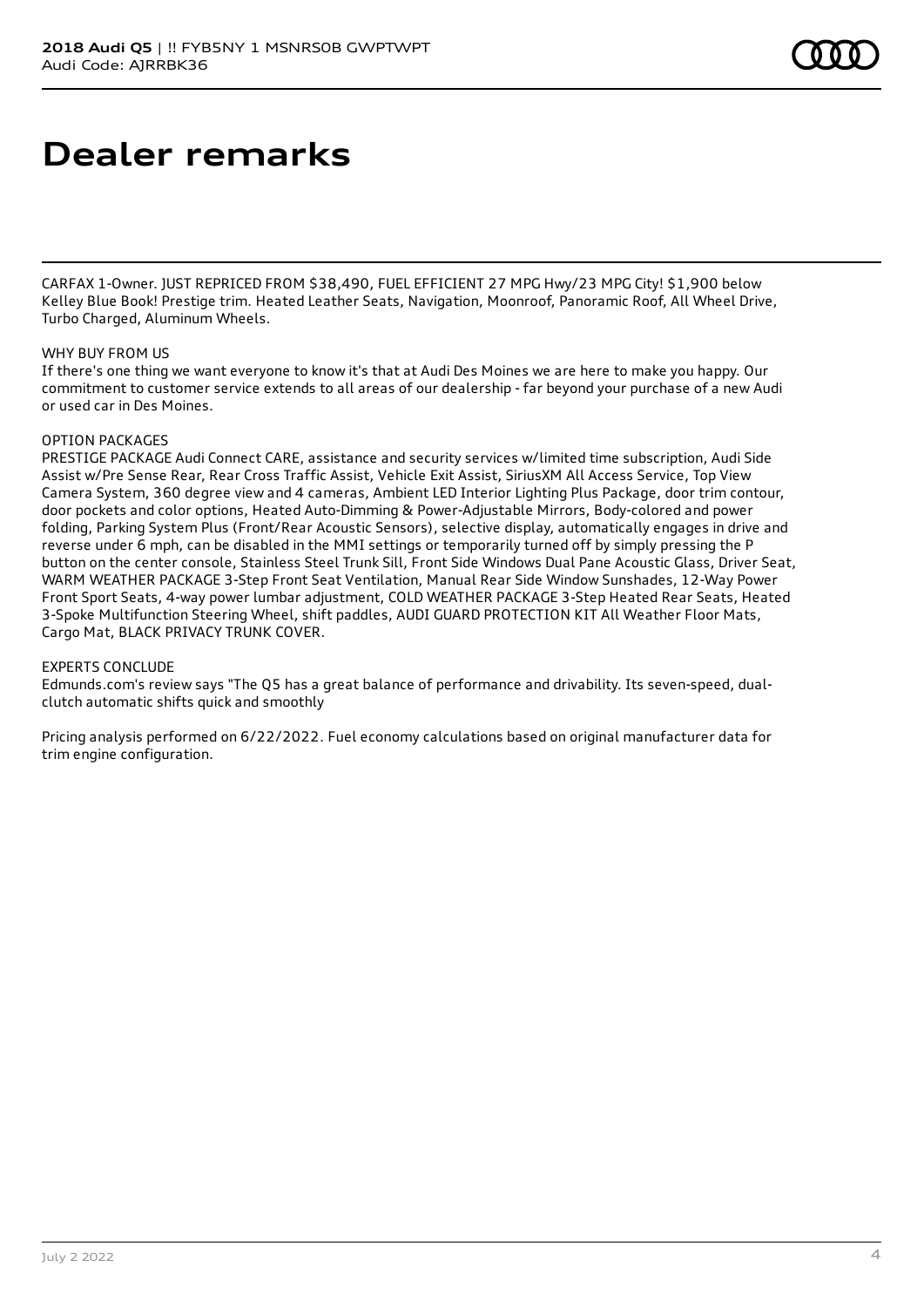

## **Technical Specifications**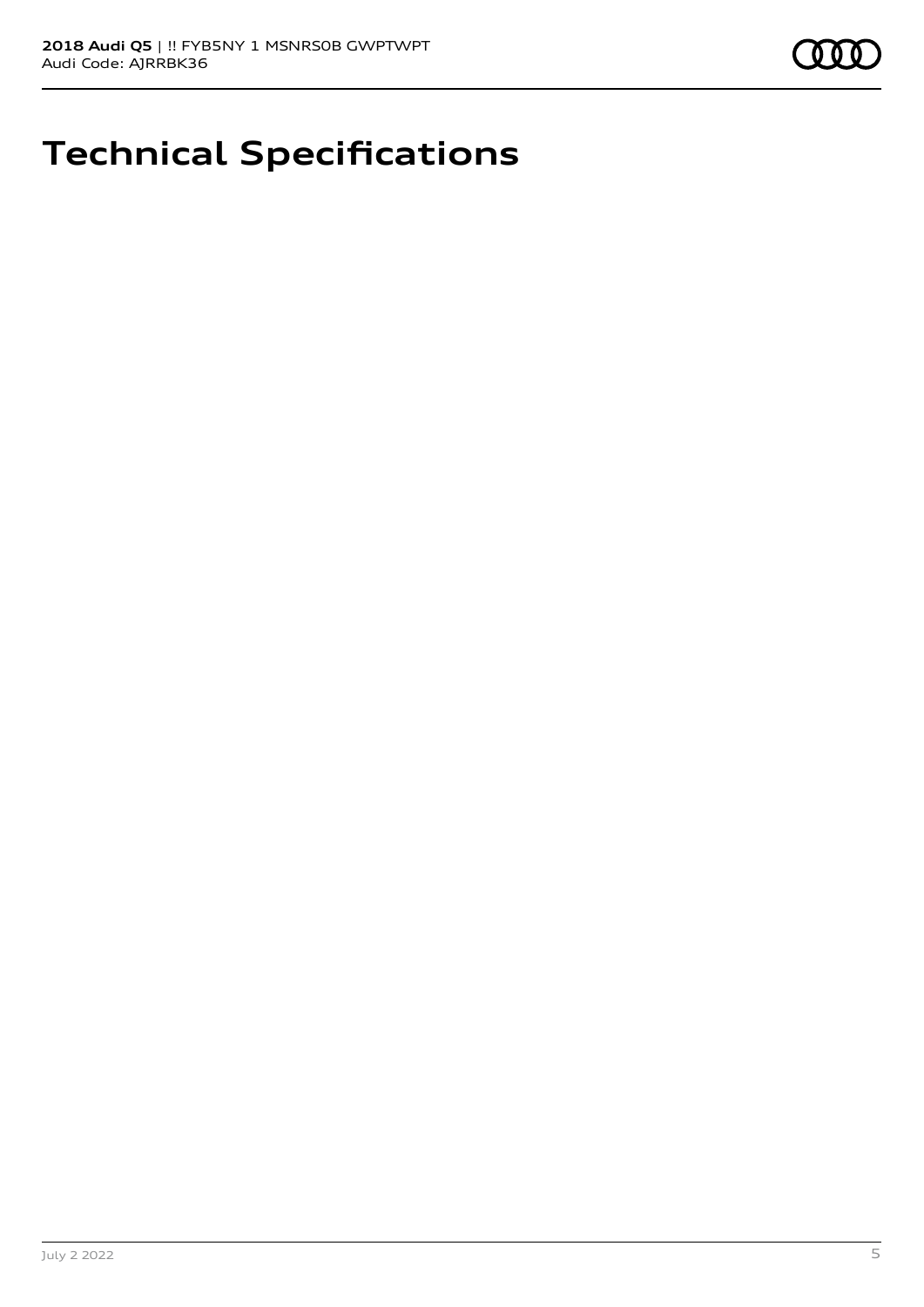### **Contact**

Dealer **Audi Des Moines**

5190 Merle Hay Road 50131 Johnston IA

Phone: +15152530333 FAX: 5152530518

www: [https://www.audiofdesmoines.com](https://www.audiofdesmoines.com/)